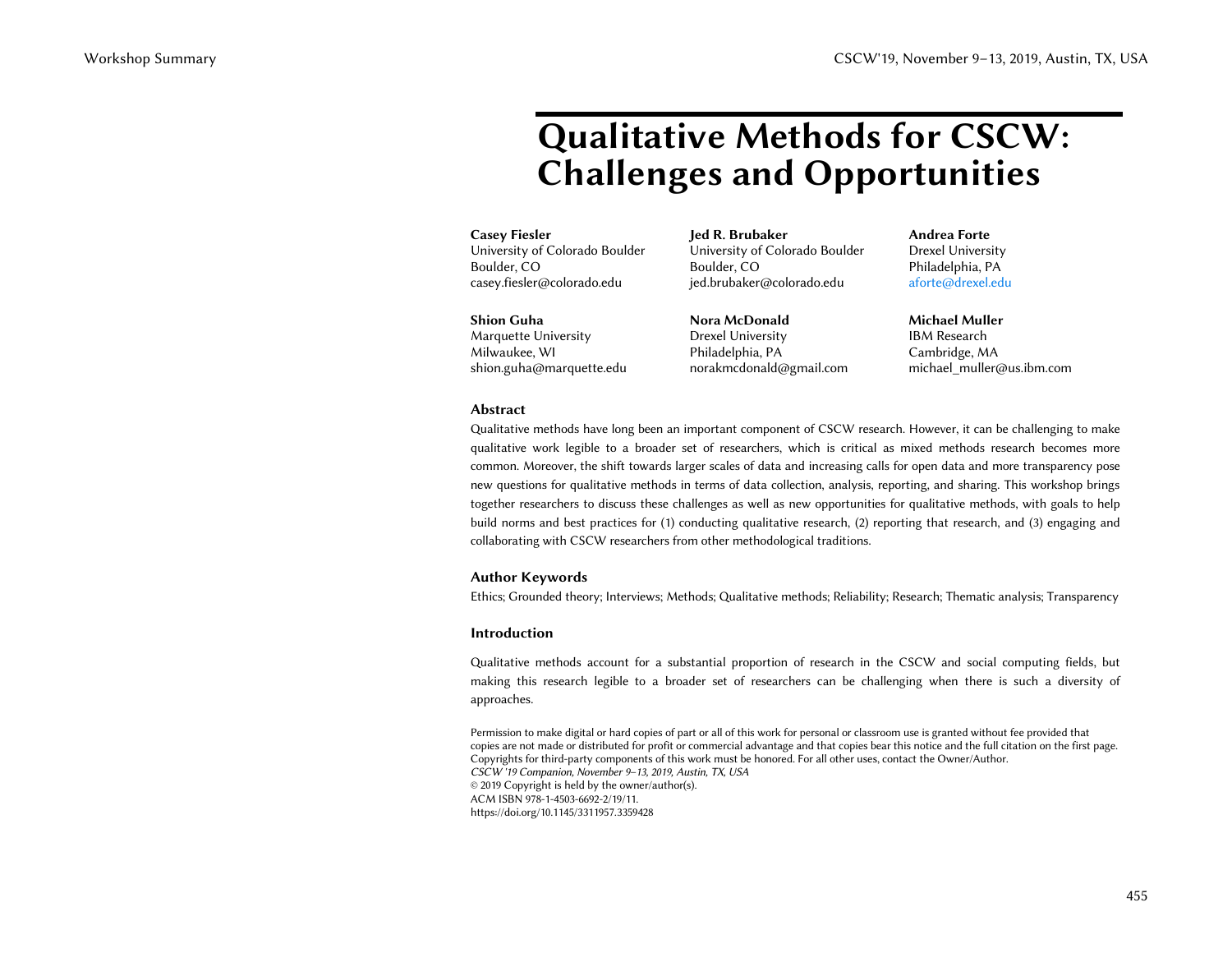Qualitative methods also open up a number of questions at the heart of CSCW—around issues like transparency, ethics, collaboration, and sharing—particularly in light of a growing trend towards mixed methods work [35] and increased calls for open data in our research community [9,22]. Conversations around these issues suggest that clarity and deliberation are needed to define local norms and help authors make methodological choices and communicate them with clarity and confidence.

Even the definition of qualitative inquiry is situated within a complex history that has led to off-shoots of different methodological traditions and distinct analytical paradigms (e.g., deductive, inductive, abductive, and others [13,28]). We define qualitative inquiry as an interpretive style of research in which researchers attempt to make sense of phenomena in their natural settings, in terms of the meaning that people bring to them [11].

CSCW is particularly notable for the way in which it draws on diverse research traditions, which continue to expand into more qualitative and interpretive study. However, at the same time, calls in our field for greater transparency and open data [22] have placed pressure on researchers not only to share their data, but also to be more precise in descriptions of methods, which has opened up ethical and practical questions when it comes to both practice and reporting.

### **Workshop Themes**

#### *Data Collection*

Qualitative research encompasses disparate classical traditions of inquiry, epistemic paradigms, and modes of reasoning. In interdisciplinary fields like CSCW, researchers tend to draw from multiple approaches for both data collection and analysis.

Data collection methods are an important decision when designing a study, with multiple ways to approach the same questions. How do we decide which types of data are most appropriate [31], and how do we weigh different potential types of bias? Are we interested in observed versus reported behavior [21]? Logistically, what are the trade-offs of different collection methods for the same kind of data [12]? How do we create the least biased samples [10], and whose definitions of bias are we using [8]? How much data do we need to collect and how do we know when to stop collecting data [6,7,19]? When conducting mixed methods research, how do we decide on the sequence of data collection [20]? And how do we balance our research plans across all of these dimensions as well as additional value considerations?

Decisions around data collection also raise some of the most pressing ethical issues for qualitative research. For example, how do we consider issues of researcher positionality and power dynamics [32]? What are best practices for collecting data with human subjects, including informed consent [4]? What are the ethical implications of collecting data *without* consent (e.g., from social media) [15]? How do we navigate cultural and other collectivist rules about permissions to share data [26]? How do we weigh potential ethical concerns with concerns about sampling or rigor? The lack of norms regarding ethics for social media research specifically [34] has produced many conversations about this topic in recent years, including multiple workshops [16,17,36]. By contextualizing these concerns in a broad discussion of qualitative research methods trade-offs, we can further these conversations. CSCW'19, Sourcester 3-13, 2019, Australia, 1913, 2019, 2013, 2013, 2013, 2013, 2013, 2013, 2013, 2013, 2013, 2013, 2013, 2013, 2013, 2013, 2013, 2013, 2013, 2013, 2013, 2013, 2013, 2013, 2013, 2013, 2013, 2013, 2013, 2013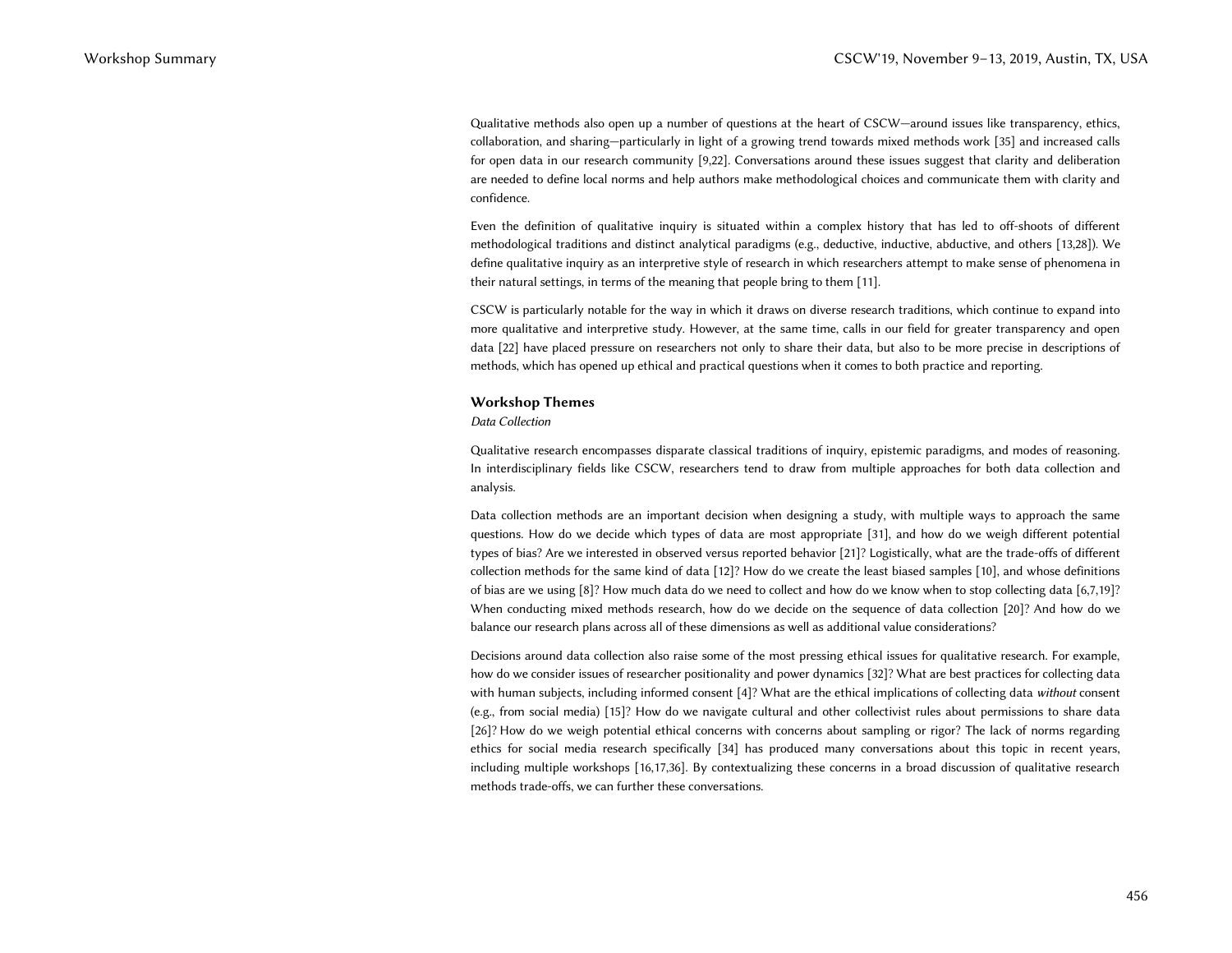## **Organizers**

**Casey Fiesler** and **Jed. R. Brubaker** are both Assistant Professors in the Department of Information Science at University of Colorado Boulder. **Andrea Forte** is an Associate Professor in the Department of Information Science at Drexel University. **Shion Guha** is an Assistant Professor in the Department of Computer Science at Marquette University. **Nora McDonald** is a PhD candidate in the College of Computing and Informatics at Drexel University. **Michael Muller** works as a research staff member at IBM Research in Cambridge. All organizers have been conducting research relevant to qualitative methods. Fiesler and Brubaker's ongoing research in this space is funded by NSF project #1764089.

## *Data Analysis*

There are a number of formal qualitative analysis methods common to CSCW research--for example, grounded theory [7], content analysis [23], and thematic analysis [3], among others. An understanding of the origins, details, and differences among approaches can help researchers align analysis methods, questions, data, and goals for the study. One goal is to help researchers make informed decisions about their own work. Another goal is to determine how best to articulate these traditions so that readers can better understand how to evaluate a study's merits.

This discussion is particularly critical given current conversations around rigor in qualitative work. Multiple techniques exist for establishing reliability or validity, such as member checking, triangulation of multiple sources of data, theoretical sampling, constant comparison, relationality, and reflexivity in grounded theory [7,18,28]. Yet there are not clear standards for which of these are most appropriate in what circumstances. Additionally, use of quantitative measures such as interrater reliability [23] raise challenging questions when applied to qualitative data [14]. When is it appropriate to apply standards of quantitative research (often based on positivist traditions) to qualitative research (often based on interpretivist traditions), or when might this be actively harmful?

There are also a number of tools available for analysis, depending on the method. Researchers might use everything from post-it notes to spreadsheets to software such as Atlas.ti, NVivo, MaxQDA, or Dedoose. How do researchers choose among these options, and what are the trade-offs? How do we conduct research collaboratively, both with respect to process [24] and how we deal with disagreement [37]? Moreover, as the scale and depth of data we have access to increases, how can we potentially scale, improve and enhance qualitative analysis methods, or combine them with other methodological paradigms popular in CSCW research (e.g. statistical methods, machine learning, systems analysis, design fiction etc.) in complementary and useful ways [1,29]? Workshop Summary ( $\sim$  GeW) is, Australia ( $\sim$  Material) ( $\sim$  Material) ( $\sim$  Material) ( $\sim$  Material) ( $\sim$  Material) ( $\sim$  Material) ( $\sim$  Material) ( $\sim$  Material) ( $\sim$  Material) ( $\sim$  Material) ( $\sim$  Material) ( $\$ 

# *Data and Methods Reporting*

Given the complexities of decisions around data collection and analysis as discussed above, how do we decide how much detail to include? How do we explain rigor for qualitative research for potential reviewers or readers who come from different methodological traditions? When is it appropriate to simply cite a method versus explaining exactly how the research was conducted?

In addition to explaining the methods themselves, there are also decisions about reporting data. When is it appropriate to quantify qualitative data (e.g., N number of participants said X)? How much detail about participants should be included? How do we anonymize data appropriately, including potentially obscuring or fabricating quotes for ethical reasons [25]? When might we need to carefully protect identities of participants--versus intentionally identifying them [5]? What are best practices for explaining these decisions?

# *Data Sharing*

In recent years there have been increasing calls for transparency and openness within HCI research [9], and there has been clear movement along these lines for quantitative research [22]. Values of open science that are standardized in some other fields include transparency, openness, and reproducibility [30]. However, it is unclear which of, whether, and how these values might apply to qualitative research. Interpretive research can also pose challenges to replicability—for example,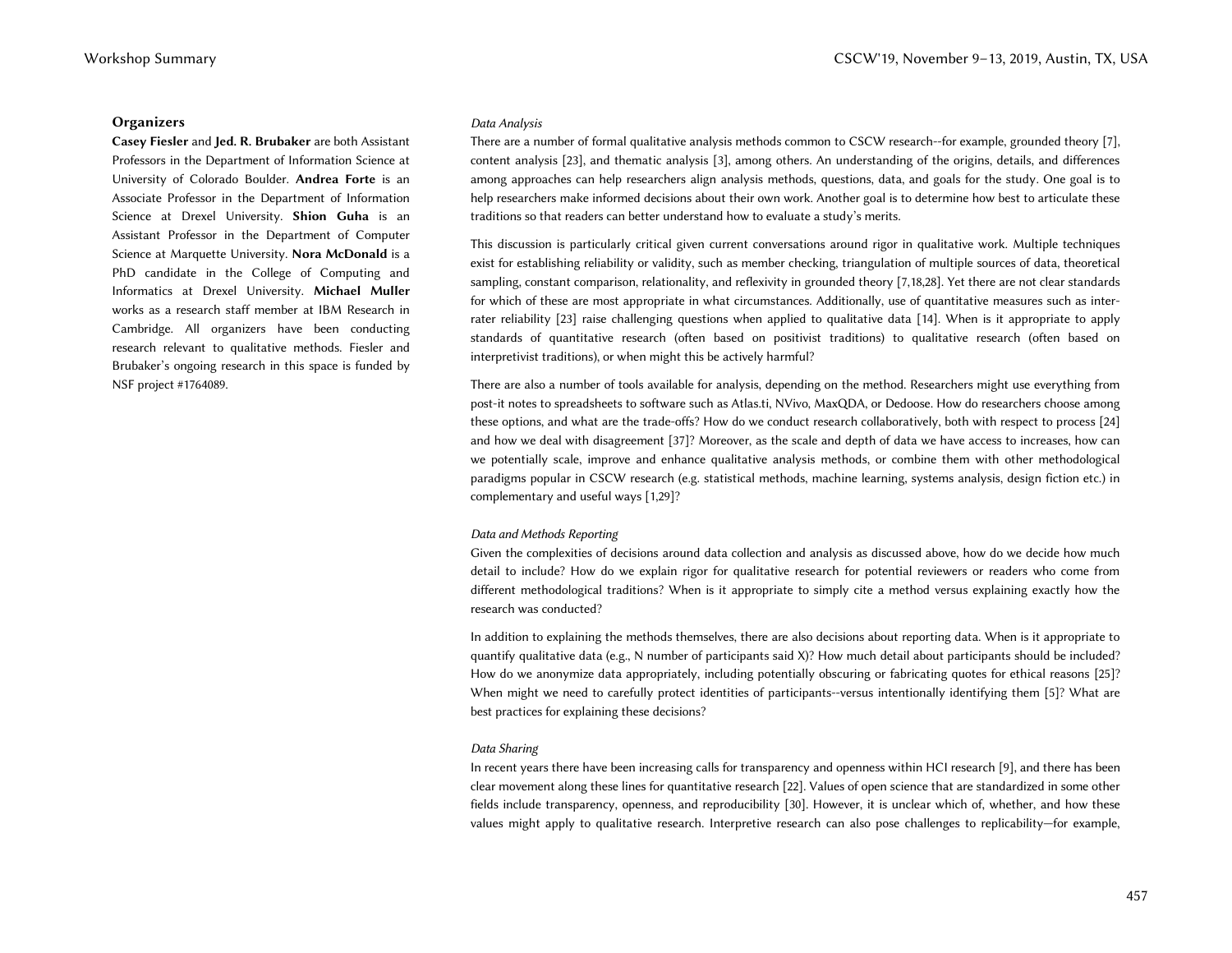since frameworks that investigate marginal perspectives and/or are critical of power structures may consider that agreement perpetuates these structures, and measurements of agreement as indicators of scholarly quality can overlook the potential impact of some arguments.

Moves towards more openness in scientific research have also led to publications requiring data sharing or stating strong values; for example, PLoS' statement that "we strongly believe that data should be freely available all the time without having to go through a gatekeeper" [2]. This is a movement that has reached the HCI and CSCW communities as well [9,22]. However, beyond the obvious ethical concerns with sharing data collected from human subjects research, qualitative and quantitative data differ in fundamental ways that are important to consider when assessing whether qualitative data should adhere to the same data sharing expectations as quantitative data [33]. Replicability in analysis, for example, is typically not possible in qualitative research without the analyst. CSCW'19, Summary CSCW'19, November 9–13, 2019, November 9–13, 2019, November 9–13, 2019, Austin, TX, USA<br>
wymerand representation of a measurement of the measurement of the measurement of austral particular particular the

Is openness a value that qualitative researchers should take up, and if so, how could we do so while protecting the humans and preserving the cultures represented in our data? For example, there may be cases where permission to reference private stories may be given to a particular researcher, but not extended to others [26], or where there are questions about who should be credited with "authorship" of reports [27]. Are there ways to achieve transparency beyond sharing data?

This set of themes highlights the complexities of conducting qualitative research, and the importance of having more open conversations within our research community. In the tradition of recent workshops focused on research ethics that emphasize open conversation and norm-setting [16,17], our hope is that providing a venue for these important discussions will help researchers who are struggling with these challenges.

#### **References**

- [1] Eric P.S. Baumer, David Mimno, Shion Guha, Emily Quan, and Geri K. Gay. 2017. Comparing grounded theory and topic modeling: Extreme divergence or unlikely convergence? *Journal of the Association for Information Science and Technology* 68, 6: 1397–1410.
- [2] Theodora Bloom, Emma Ganley, and Margaret Winker. 2014. Data access for the open access literature: PLOS's data policy. *PLOS Biology*.
- [3] Virginia Braun and Victoria Clarke. 2006. Using thematic analysis in psychology. *Qualitative Research in Psychology* 3, 2: 77– 101.
- [4] Amy Bruckman. 2014. Research Ethics and HCI. In *Ways of Knowing in HCI*, Wendy A. Kellogg and Judith S. Olson (eds.). Springer, 449–468.
- [5] Amy Bruckman, Kurt Luther, and Casey Fiesler. 2015. When Should We Use Real Names in Published Accounts of Internet Research? In *Digital Research Confidential*, Ezster Hargittai and Christian Sandvig (eds.). MIT Press, Cambridge, MA, 243–258.
- [6] Kelly Caine. 2016. Local Standards for Sample Size at CHI. *Proceedings of the ACM Conference on Human Factors in Computing Systems (CHI)* 981–992.
- [7] Kathy Charmaz. 2014. *Constructing Grounded Theory: A Practical Guide Through Qualitative Analysis (2nd ed.)*. SAGE Publications, London, UK.
- [8] Ronald J. Chenail. 2011. Interviewing the Investigator: Strategies for Addressing Instrumentation and Researcher Bias in Qualitative Research. *The Qualitative Report* 16, 1.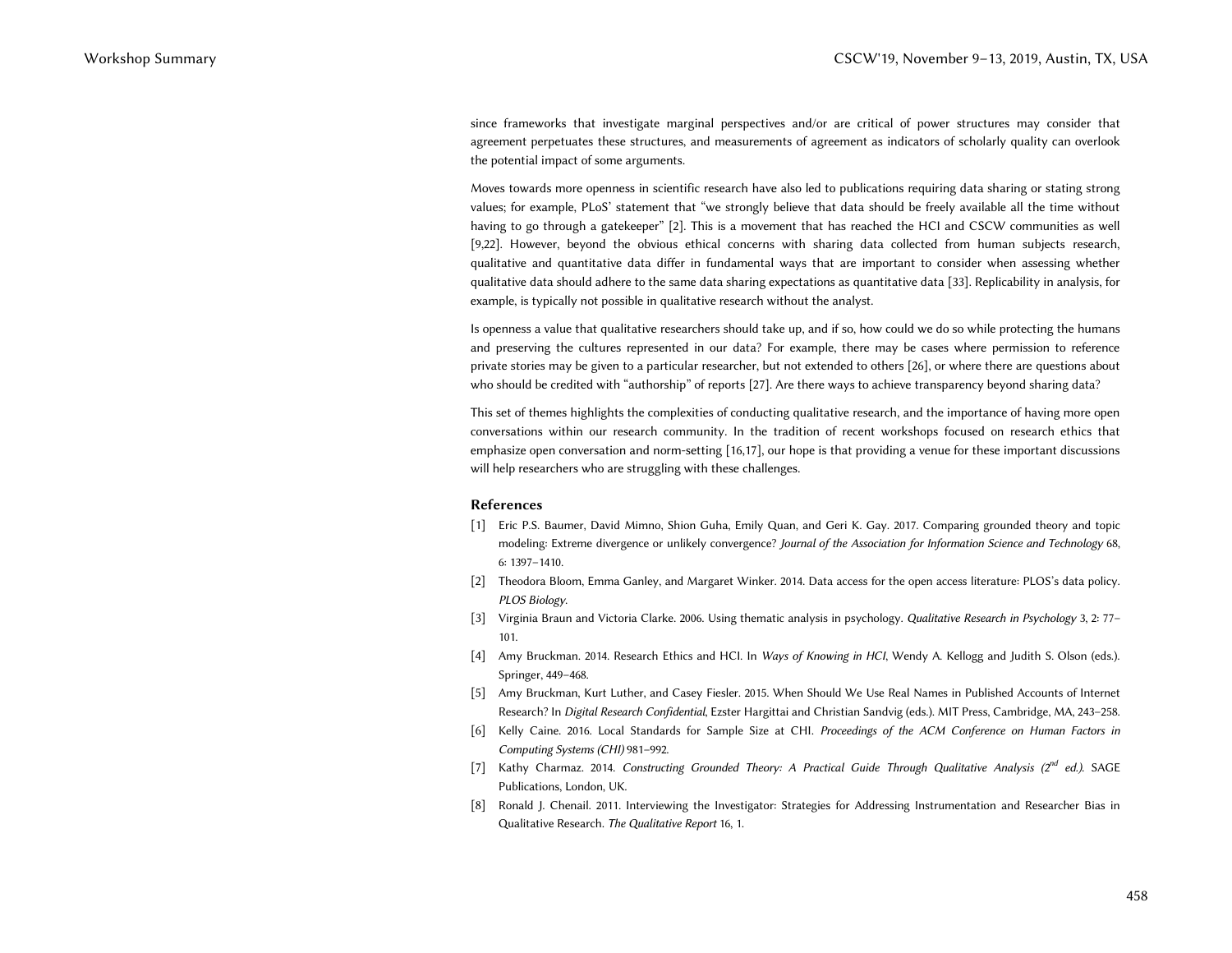- [9] Lewis L. Chuang and Ulrike Pfeil. 2018. Transparency and Openness Promotion Guidelines for HCI. In *Extended Abstracts on Human Factors in Computing Systems (CHI)*, 1–4.
- [10] Imelda T. Coyne. 1997. Sampling in qualitative research. Purposeful and theoretical sampling; merging or clear boundaries? *Journal of Advanced Nursing* 26, 3: 623–630.
- [11] Norman K. Denzin and Yvonna S. Lincoln. 2008. *Strategies of Qualitative Inquiry*. SAGE Publications.
- [12] Jill P Dimond, Casey Fiesler, Betsy DiSalvo, Jon Pelc, and Amy Bruckman. 2012. Qualitative Data Collection Technologies: A Comparison of Instant Messaging, Email, and Phone. In *Proceedings of the ACM Conference on Supporting Group Work (GROUP)*.
- [13] Paul Dourish. 2014. Reading and interpreting ethnography. In *Ways of Knowing in HCI*, Judith Olson and Wendy Kellogg (eds.). Springer.
- [14] Robert Elliott, Constance T Fischer, and David L Rennie. 1999. Evolving guidelines for publication of qualitative research studies in psychology and related fields. *British Journal of Clinical Psychology* 38: 215–229.
- [15] Casey Fiesler and Nicholas Proferes. 2018. "Participant" Perceptions of Twitter Research Ethics. *Social Media + Society* 4, 1.
- [16] Casey Fiesler, Pamela Wisniewski, Jessica Pater, and Nazanin Andalibi. 2016. Ethics and Obligations for Studying Digital Communities. In *Companion to the ACM Conference on Supporting Group Work (GROUP)*
- [17] Casey Fiesler, Alyson Young, Tamara Peyton, Amy S. Bruckman, Mary Gray, Jeff Hancock, and Wayne Lutters. 2015. Ethics for Studying Online Sociotechnical Systems in a Big Data World. In *Companion to the ACM Conference on Computer Supported Cooperative Work & Social Computing (CSCW)*, 289–292. CSCW'19, Summary CSCW'19, November 9–13, 2019, November 9–13, 2019, Austin, TX, USA<br>
Universident statement in the statement of the main statement in the first result of the statement<br>
(1) Instead of the statement of the
	- [18] Susan Gasson. 2004. Rigor in grounded theory: An interpretive prespective on generating theory from qualitative field studies. In *The Handbook of Information Systems Research*, Michael Whitman and Amy Woszczynski (eds.). IGI Global.
	- [19] Greg Guest, Arwen Bunce, and Laura Johnson. 2006. How Many Interviews Are Enough?: An Experiment with Data Saturation and Variability. *Field Methods* 18, 1: 59–82.
	- [20] Nataliya Ivankova, John W. Creswell, and Sheldon L. Stick. 2006. Using mixed-methods sequential explanatory design: From theory to practice. *Field Methods* 18, 1: 3–20.
	- [21] Carlos Jensen, Colin Potts, and Christian Jensen. 2005. Privacy and practices of internet users: Self-reports versus observed behavior. *International Journal of Human-Computer Studies* 63, 1–2: 203–227.
	- [22] Matthew Kay, Steve Haroz, Shion Guha, Pierre Dragicevic, and Chat Wacharamanotham. 2017. Moving Transparent Statistics Forward at CHI. In *Extended Abstracts on Human Factors in Computing Systems (CHI)*, 534–541.
	- [23] Klaus Krippendorff. 2004. *Content Analysis: An Introduction to Its Methodology*. SAGE Publications, Thousand Oaks, CA.
	- [24] K. M. MacQueen, E. McLellan, K. Kay, and B. Milstein. 1998. Codebook Development for Team-Based Qualitative Analysis. *Field Methods* 10, 2: 31–36.
	- [25] Annette Markham. 2012. Fabrication as ethical practice: Qualitative inquiry in ambiguous Internet contexts. *Information Communication and Society* 15, 3: 334–353.
	- [26] Keavy Martin. 2012. *Stories in a new skin: Approaches to Inuit literature*. University of Manitoba Press.
	- [27] Sophie McCall. 2011. *First person plural: Aboriginal storytelling and the ethics of collaborative authorship*. UBC Press.
	- [28] Michael Muller. 2014. Curiosity, creativity, and surprise as analytic tools: Grounded theory method. In *Ways of Knowing in HCI*, Judith Olson and Wendy Kellogg (eds.). Springer.